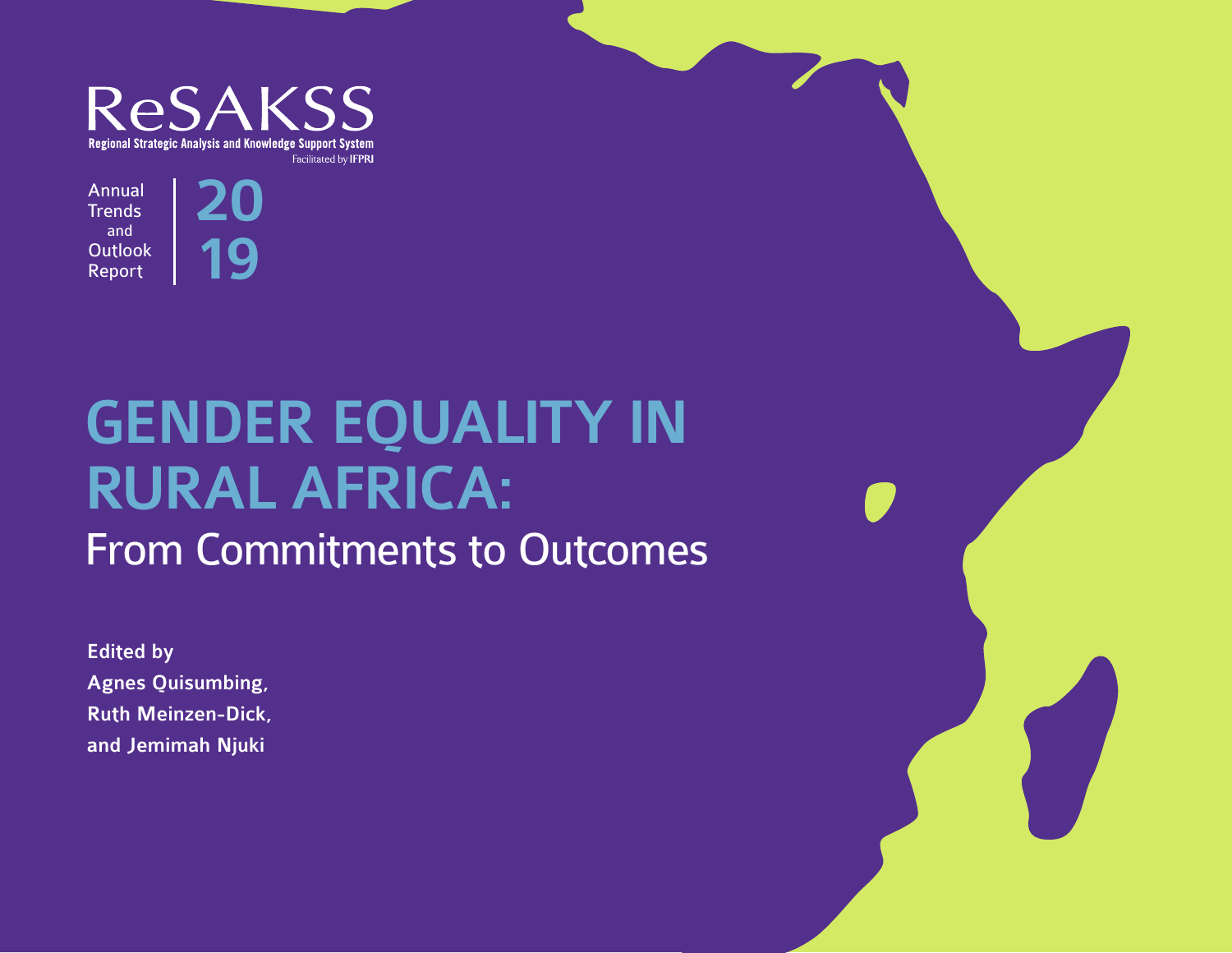# **Editors** Agnes Quisumbing, Ruth Meinzen-Dick, and Jemimah Njuki

#### **About ReSAKSS** | *www.resakss.org*

Established in 2006 under the Comprehensive Africa Agriculture Development Programme (CAADP), the Regional Strategic Analysis and Knowledge Support System (ReSAKSS) supports efforts to promote evidence- and outcome-based policy planning and implementation. In particular, ReSAKSS provides data and related analytical and knowledge products to facilitate CAADP benchmarking, review, and mutual learning processes. The International Food Policy Research Institute (IFPRI) facilitates the overall work of ReSAKSS in partnership with the African Union Commission, the African Union Development Agency-NEPAD (AUDA-NEPAD), leading regional economic communities (RECs), and Africa-based CGIAR centers. The Africa-based CGIAR centers and the RECs include: the International Institute of Tropical Agriculture (IITA) and the Economic Community of West African States (ECOWAS) for ReSAKSS–WA; the International Livestock Research Institute (ILRI) and the Common Market for Eastern and Southern Africa (COMESA) for ReSAKSS–ECA; and the International Water Management Institute (IWMI) and the Southern African Development Community (SADC) for ReSAKSS–SA.

ReSAKSS is funded by the United States Agency for International Development (USAID) and the Bill & Melinda Gates Foundation. Previously, ReSAKSS also received funding from the International Fund for Agricultural Development (IFAD), the Ministry of Foreign Afairs of Netherlands (MFAN), the UK Department for International Development (DFID), and the Swedish International Development Cooperation Agency (Sida).

DOI: https://doi.org/10.2499/9780896293649 ISBN: 978-0-89629-364-9

#### **Recommended Citation**

Quisumbing, A., Meinzen-Dick, R., and Njuki, J. (Eds). 2019. *Gender Equality in Rural Africa: From Commitments to Outcomes*. ReSAKSS 2019 Annual Trends and Outlook Report. Washington, DC: International Food Policy Research Institute.

This is a peer-reviewed publication. Any opinions expressed herein are those of the authors and are not necessarily representative of or endorsed by the International Food Policy Research Institute (IFPRI).

#### **Copyright**

Copyright 2019 International Food Policy Research Institute. Except where otherwise noted, this work is licensed under a Creative Commons Attribution 4.0 license (CC-BY-NC-ND), available at http://creativecommons.org/licenses/by-nc-nd/4.0/.

#### **Contributors**

Dorene Asare-Marfo, Survey Research Methodologist, Pew Research Center

Johanna Bergman Lodin, Researcher, Swedish University of Agricultural Sciences

Hailemichael Taye Beyene, Program Research and Evaluation Specialist, African Women in Agricultural Research and Development (AWARD)

Edward Bikketi, Lead Scientist Inclusion and Climate Change at INCLUDOVATE Research Hub Ekin Birol, Senior Research Fellow, IFPRI; Director, Impact and Strategy, HarvestPlus

Brenda Boonabaana, Lecturer and Gender and Development Researcher, Makerere University

Sophie Boote, Research Assistant, Oxford Department of International Development, University of Oxford Elizabeth Bryan, Senior Scientist, Environment and Production Technology Division (EPTD), IFPRI Mayra Buvinic, Senior Fellow, Data2X Eleanor Carey, Senior Technical Manager, Data2X

Cheryl Doss, Associate Professor, University of Oxford

Ismael Fofana, Research Fellow, Africa Region (AFR), IFPRI

Hosaena Ghebru, Research Fellow, Development Strategy and Governance Division (DSGD), IFPRI

Daniel Gilligan, Deputy Director, Poverty Health and Nutrition Division (PHND), IFPRI

Michelle Hassan, Senior Associate, Bankable Frontier Associates (BFA)

Jessica Heckert, Research Fellow, PHND, IFPRI

Sheryl L Hendriks, Head of Department, Agriculture Economics, Extension and Rural Development and Director, Institute for Food, Nutrition and Well-being, University of Pretoria

Emily Hillenbrand, PhD Student in Development Sociology, Cornell University

Wanjiru Kamau-Rutenberg, Director, AWARD

Richard Ketley, Director, Genesis Analytics

Neha Kumar, Senior Research Fellow, PHND, IFPRI

Tsitsi Makombe, Senior Program Manager, AFR, IFPRI Cristina Manfre, formerly Senior Associate, Cultural Practice LLC

Michèle Mbo'o-Tchouawou, Deputy Director-Programs, AWARD

Ruth Meinzen-Dick, Senior Research Fellow, EPTD, IFPRI

Martha Melesse, Program Leader, International Development Research Centre (IDRC)

Maureen Miruka, Director, Agriculture and Market Systems, CARE USA

Elizabeth Mkandawire, Postdoctoral Fellow and Coordinator: UN Academic Impact Hub on SDG 2, University of Pretoria

Bho Mudyahoto, Head, Monitoring and Evaluation, HarvestPlus

Leonard Mulei Musembi, Senior Officer, Programs and Research, AWARD

Emily Myers, Research Analyst, PHND, IFPRI

Amolo Ng'weno, CEO and East Africa Regional Director, BFA

Esther Njuguna-Mungai, Gender Scientist, International Crops Research Institute for the Semi-Arid Tropics (ICRISAT)

Jemimah Njuki, Senior Program Specialist, IDRC

Sunday Odjo, Senior Research Coordinator, AFR, IFPRI

Audrey Pereira, Research Analyst, PHND, IFPRI Amber Peterman, Research Associate Professor, University of North Carolina at Chapel Hill Comfort Phelane, Manager, Financial Services

Strategy, Genesis Analytics

Agnes Quisumbing, Senior Research Fellow, PHND, IFPRI

Anne Rappoldt, Advisor, Royal Tropical Institute of Netherland

Claudia Ringler, Deputy Director, EPTD, IFPRI

Deborah Rubin, Director, Cultural Practice LLC

Wondwosen Tefera, Research Officer, AFR, IFPRI

Sophie Theis, Qualitative Research Specialist, Women's World Banking

Fousseini Traore, Research Fellow, Markets Trade and Institutions Division (MTID), IFPRI

John Ulimwengu, Senior Research Fellow, AFR, IFPRI Saskia Vossenberg, Advisor, Royal Tropical Institute of **Netherlands**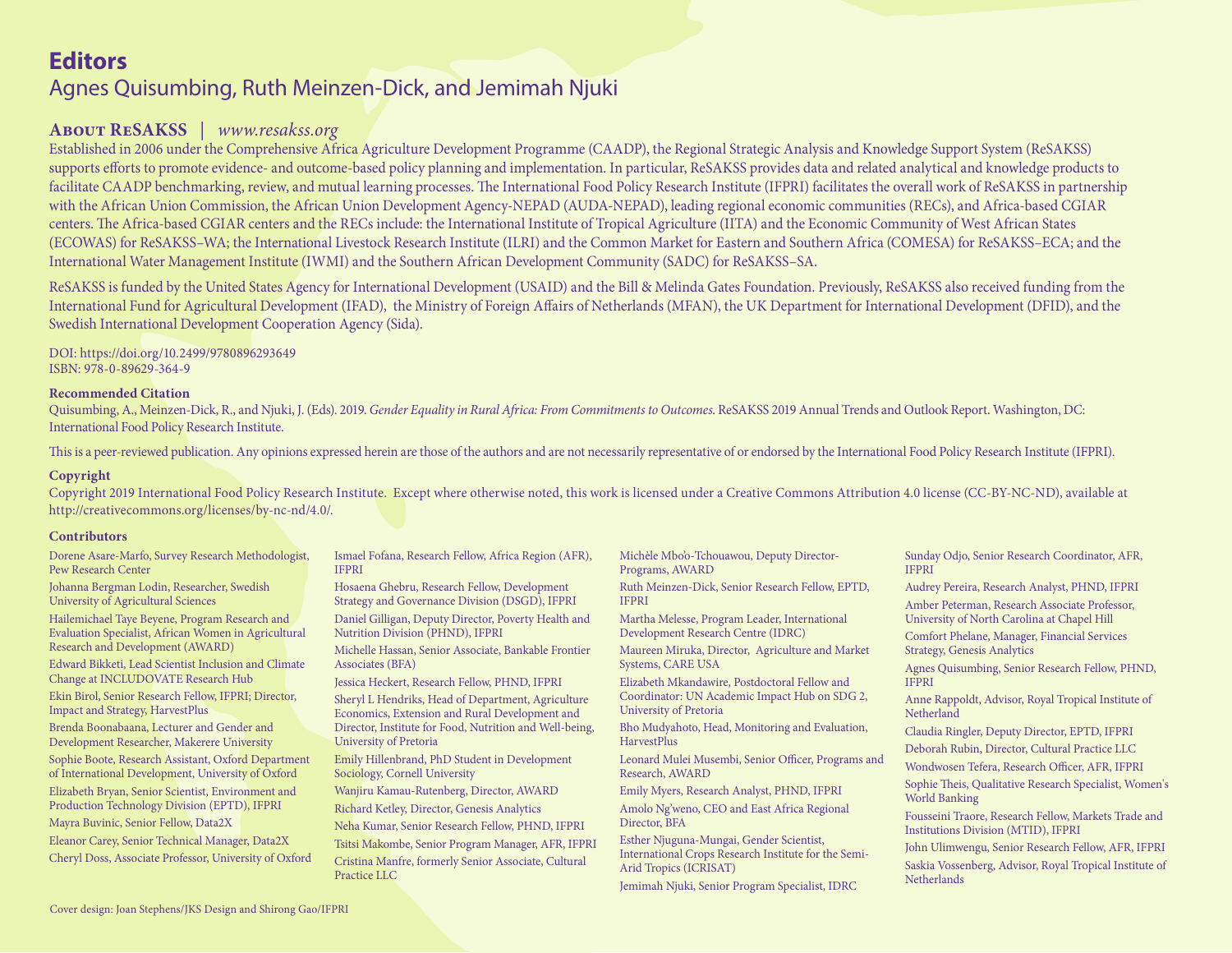# CHAPTER 6 Building an Inclusive Agriculture: Strengthening Gender Equality in Agricultural Value Chains

Deborah Rubin, Brenda Boonabaana, and Cristina Manfre1

<sup>1</sup> The authors would like to thank the two anonymous reviewers who pointed to critical gaps in the formulation of the original paper that, we hope, are more fully addressed in this version. The paper also reflects discussions with many colleagues on IFPRI's Gender, Assets, and Agriculture Project (GAAP) and the Women's Empowerment in Agriculture for Value Chains (WEAI4VC) activities over the past several years, including Hazel Malapit, Ruth Meinzen-Dick, and Agnes Quisumbing.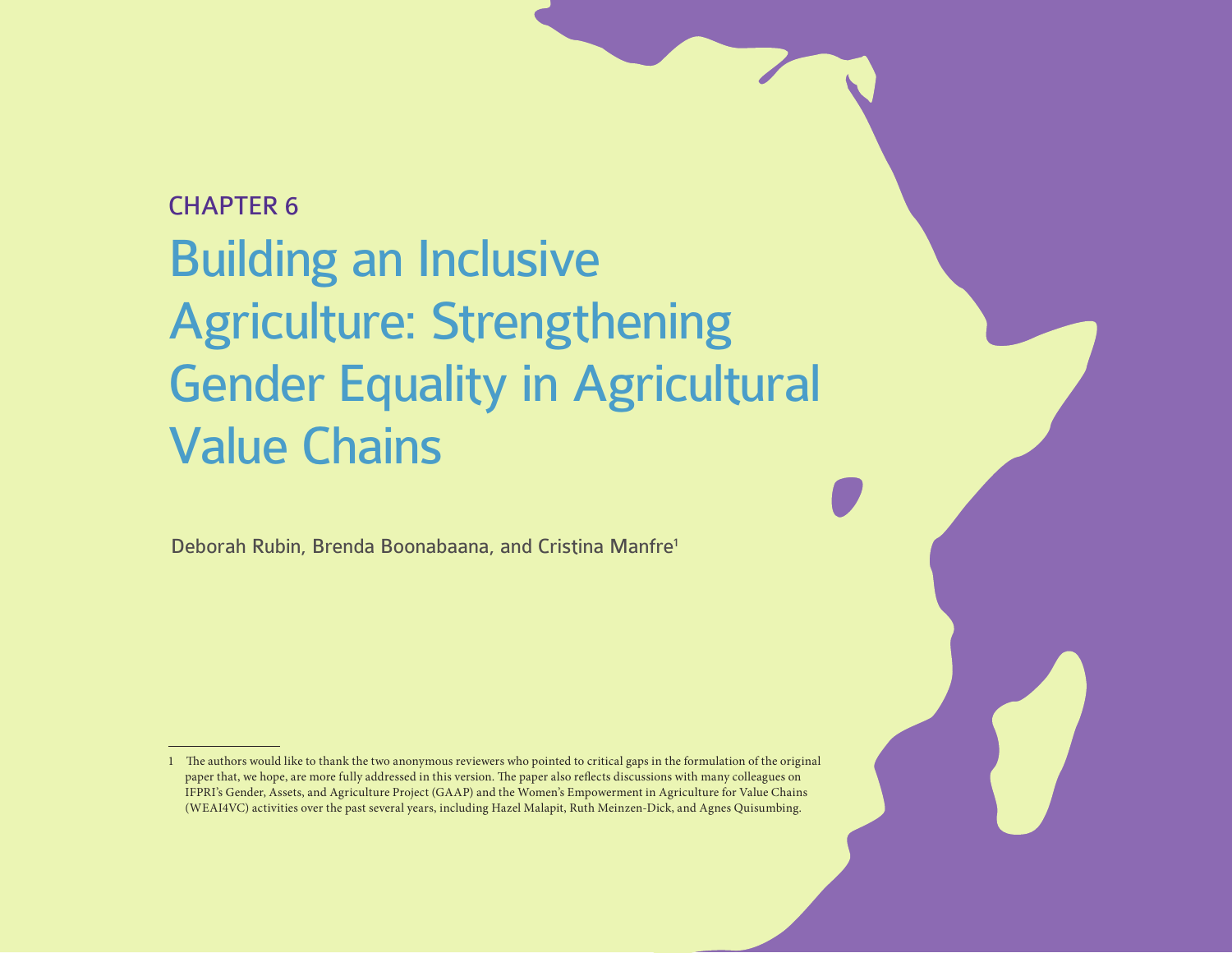uch of the earliest work on "women in development" focused on<br>agriculture. The baseline was set by the pioneering work of Ester<br>Boserup in *Woman's Role in Economic Development* (1970), who<br>compiled then current knowledge agriculture. The baseline was set by the pioneering work of Ester Boserup in *Woman's Role in Economic Development* (1970), who compiled then-current knowledge to make women's contributions to rural economies visible. She used those data to argue for recognizing women's work in agriculture. Research quickly followed that raised the profle of women's work not only in production and processing for home consumption but also in growing, processing, and trading diferent market-oriented crops. In Africa south of the Sahara, the focus of this chapter, studies looked at women's engagement in "agricultural commercialization" across diferent production and marketing pathways, among them contract farming (Carney 1994; Sørensen 1990; von Bulow and Sørensen 1993; Wilson 2000);<sup>2</sup> formal and informal wage labor (Mbilinyi and Semakafu 1995; Dolan and Sorby 2003); women traders (Clark 1994; Morris and Saul 2000; Saul 1981); and cash cropping by smallholder farmers (Guyer 1980, 1988; Sorensen 1996). While much of this work focused on intrahousehold gender relations, other studies explored how households and local markets were being shaped by larger forces, whether colonial or postcolonial policies, development interventions, international trade, or a combination thereof. Researchers increasingly sought to discover whether and how intrahousehold gender relations were afected by agricultural commercialization, and whether the engagement with markets expanded or inhibited women's access to land, income, and other aspects of well-being (Spring 2000). This chapter reviews some of the now extensive and still-expanding body of research and practitioner materials on gender relations in African agriculture, with a focus on research and projects that use a value chain approach in their analysis. The literature is loosely bookended by work published between 2009 and 2019. The discussion builds on global value chain research and is situated in the broader context of current donor support for "inclusive agriculture," which seeks to "include and substantially beneft large numbers of poor people....often smallholders, but also artisans or small-scale retailers or customers" (Harper, Belt, and Roy 2015, 1).

The chapter focuses on gender and value chain studies of crops that have been of signifcant interest to agricultural development programming, such as high-value fruits, vegetables, and flowers, in addition to livestock (dairying and small ruminants as well as poultry) and fish, as well as recent work on the staple crops (grains, roots, tubers, and bananas) that are a growing component of subnational value chains. It only briefy touches on the value chains of beverage crops (for example, cocoa, cofee, or tea) and does not address the commodity crops of sugarcane, cotton, or palm oil.

The emergence of value chain analyses (see Porter 1985, 2001) built on research about global commodity chains to understand subnational, regional, and international trade.<sup>3</sup> Value chains can be defined as "the linked set of activities and enterprises that bring a product from conception to its consumers through to its disposal" (Kaplinsky and Morris 2000, 4). As globalization intensifed, sales operations became better organized and more controlled, with procurement processes shifing from wholesale markets where multiple sellers competed to gain access to multiple buyers to a well-coordinated "chain" of known suppliers selling to a single purchaser. Scholars recognized that these new forms of connectivity between producers, buyers, and consumers called for new analytic tools (for example, see the history and application of value chain approaches to African economies [Gibbon and Ponte 2005]). Global value chain studies ofen focused on understanding how chains were organized, particularly the ability of lead frms to structure activities along a chain and their ability to control the distribution of labor and resources within it (Gereffi 2001).

A key focus of global agricultural value chain analysis initially was the growth of fruit, vegetable, and fower value chains, ofen directed by supermarket companies in Britain and Europe that invested in smallholder production and packing plants, increasingly defning production and quality standards for crops such as strawberries, green beans, snow peas, and cut flowers. Women were ofen producers of these high-value crops as laborers and smallholder farmers supplying rapidly expanding and globalizing markets (see, for example, Arizpe

<sup>2</sup> A review by K. Schneider and M. K. Gugerty (2010) notes that while frms typically (though not always) established formal contracts with the heads of households who were men, women provided unpaid labor for production. Changes in the distribution of resources and in decision making among men and women within the household ofen resulted.

<sup>3</sup> Tis work included a wide variety of approaches and labels developed by diferent scholars in diferent countries (for example, the initiating work of Immanuel Wallerstein [1974] and Hopkins and Wallerstein [1986]; the work on agricultural chains by French scholars investigating agricultural chains (flière) in French colonies and postcolonial nations; and many others). Kaplinsky and Morris note that the label of value chain can be used to describe both a method for learning or heuristic device and an analytical tool, and that, as a consequence, this has led to a proliferation of terms (2000, 25). (For a broader review, see Gibbon and Ponte 2005, 74–94, and Donovan, Stoian, and Lundy 2016.)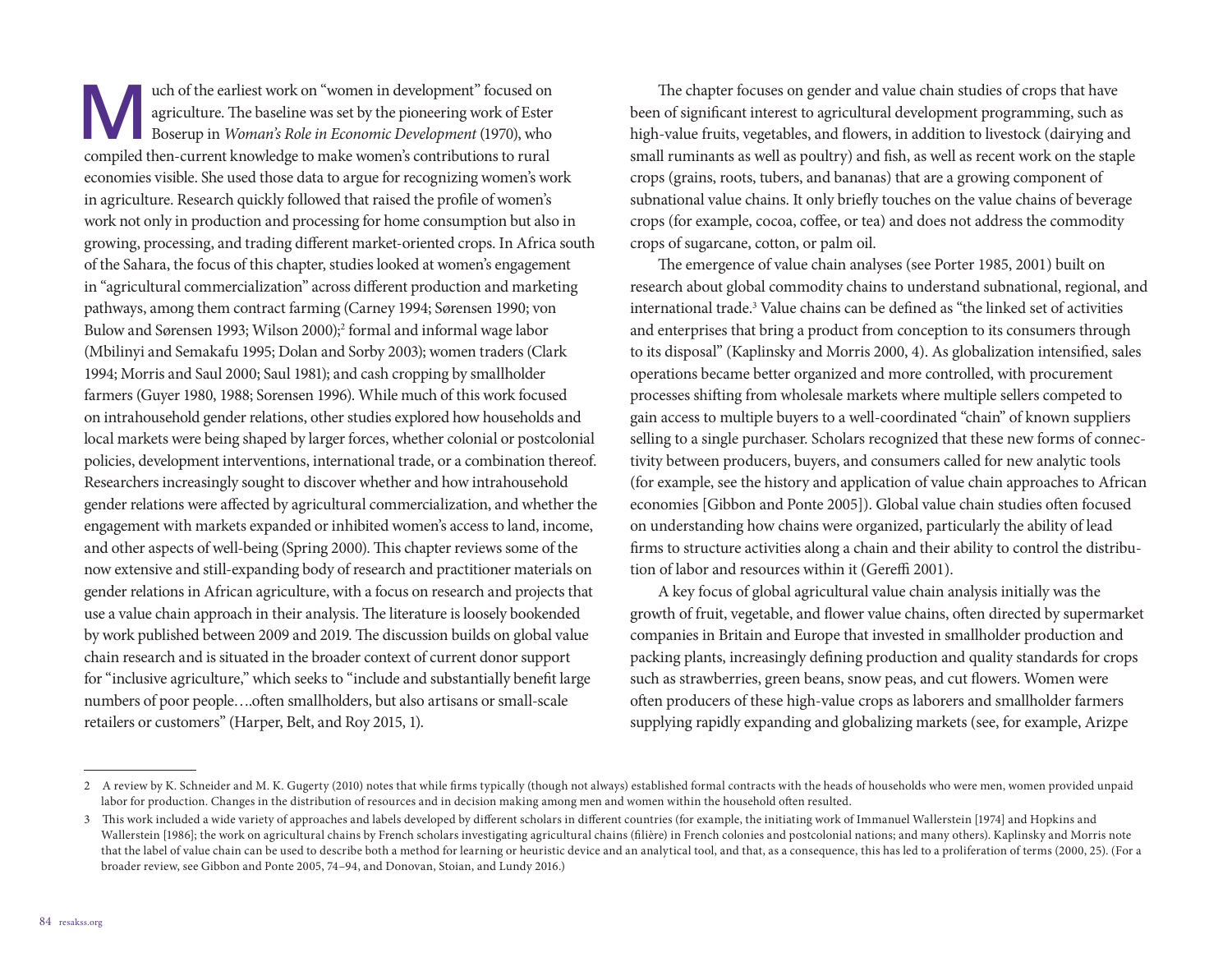and Aranda 1981; Hamilton, Asturias de Barrios, and Tevalan 2001; Barrientos 1997; Dolan and Sorby 2003; Dolan and Sutherland 2006; Tallontire et al. 2005). This research provided important insights into how these value chains depended on but did not necessarily reward women's labor.

Value chain development (VCD) remains a key element in agricultural programming. It offers donors and partners a lens through which to understand the competitiveness of key sectors within a national economy:

"The [value chain] approach challenges governments and civil society to look beyond individual actors, such as smallholders or cooperatives, when consid¬ering how to achieve development goals. It is argued that by focusing on the value chain and the links between the actors spread along it, development interventions can better identify common problems among actors in the chain and solutions that generate win–win outcomes." (Donovan et al. 2016, 47)

Ideally, VCD can be employed to enhance the operations of value chains for pro-poor, inclusive growth in its ability to analyze the positions of actors operating at a disadvantage at diferent nodes of the chain (Coles and Mitchell 2011). Individual frms seeking to understand how their businesses can improve their competitiveness in national and international commodity chains also use VCD. Finally, a participatory form of value chain analysis (for example, Mayoux and Mackie 2008; Mayanga et al. 2016) is sometimes carried out with smallholder farmers and other agri-entrepreneurs in developing countries, primarily those who provide the labor, in production and processing and sometimes marketing, to gain a better understanding of their roles in global market networks, with the goal of improving the benefts they gain from their participation in them.

The application of value chain analysis to understand gender inequalities and opportunities, however, emerged as a signifcant focus in the early 2000s and was accompanied by the publication of specifc guidance on conducting gender analysis in VCD and operations, much of which was aimed at practitioners. Several manuals were published over the next few years (Chan 2010; KIT, Agri-ProFocus,

and IIRR 2012; Mayoux and Mackie 2008; Rubin, Manfre, and Nichols Barrett 2009) compiling fndings from research studies and project examples from diferent countries into guidance materials for understanding both the barriers and opportunities women face in their various agricultural enterprises.

These first handbooks marked a starting point for what has become in the ensuing decade a strong body of new research and implementation strategies about women's participation in market-oriented agriculture. They have been joined by guides and other reviews on key agricultural subsectors and subtopics that encompass a broad understanding of contemporary food systems. New guides address the understanding of gender-sensitive value chains more broadly (FAO 2016; IFC 2016; IDH, n.d.; Mutua, Njuki, and Waithanji 2014). Many now focus on gender integration in specifc types of value chains, such as livestock (Njuki et al. 2013) and fsheries (Biswas 2017); forest products (Nang'ole, Mithöfer, and Franzel 2011); and roots, tubers, and bananas (Terrillon et al. 2015). Also important is guidance on topics that helped to bring more depth to gender and value chain analysis, even if not specifcally oriented toward such analysis—for example, the collection of sex-disaggregated data (Doss and Keiran 2013) and understanding gender and assets (Quisumbing et al. 2014). The work has shifed away from a narrow view of women's involvement in production, ofen depending on their own and other family members' unpaid labor, especially in high-value crops and livestock. It has now begun to encompass a much broader understanding of women's engagement relative to men at each node of the value chain for a wide diversity of agricultural products including staple food crops and in increasingly more formal enterprises.

The tools have helped researchers and practitioners to systematically analyze the relationships between gender roles, social norms, and value chain development and operations, each with slightly different emphases.<sup>4</sup> The guides help to structure the collection of data on both men's and women's participation, performance, benefts, and empowerment from their engagement with agricultural value chains. Some of the earliest were written to help small producers, processors, and traders understand and better manage their engagement with other value chain actors, while others speak to researchers, implementers, or frms.

<sup>4</sup> Selected guides to other gender-oriented value chain guides are KIT, Agri-ProFocus, and IIRR (2012); Mutua, Njuki, and Waithanji (2014); and Stoian et al. (2018). Donovan et al. (2016) is a broader review of VCD guides, but it includes a small section on gender issues.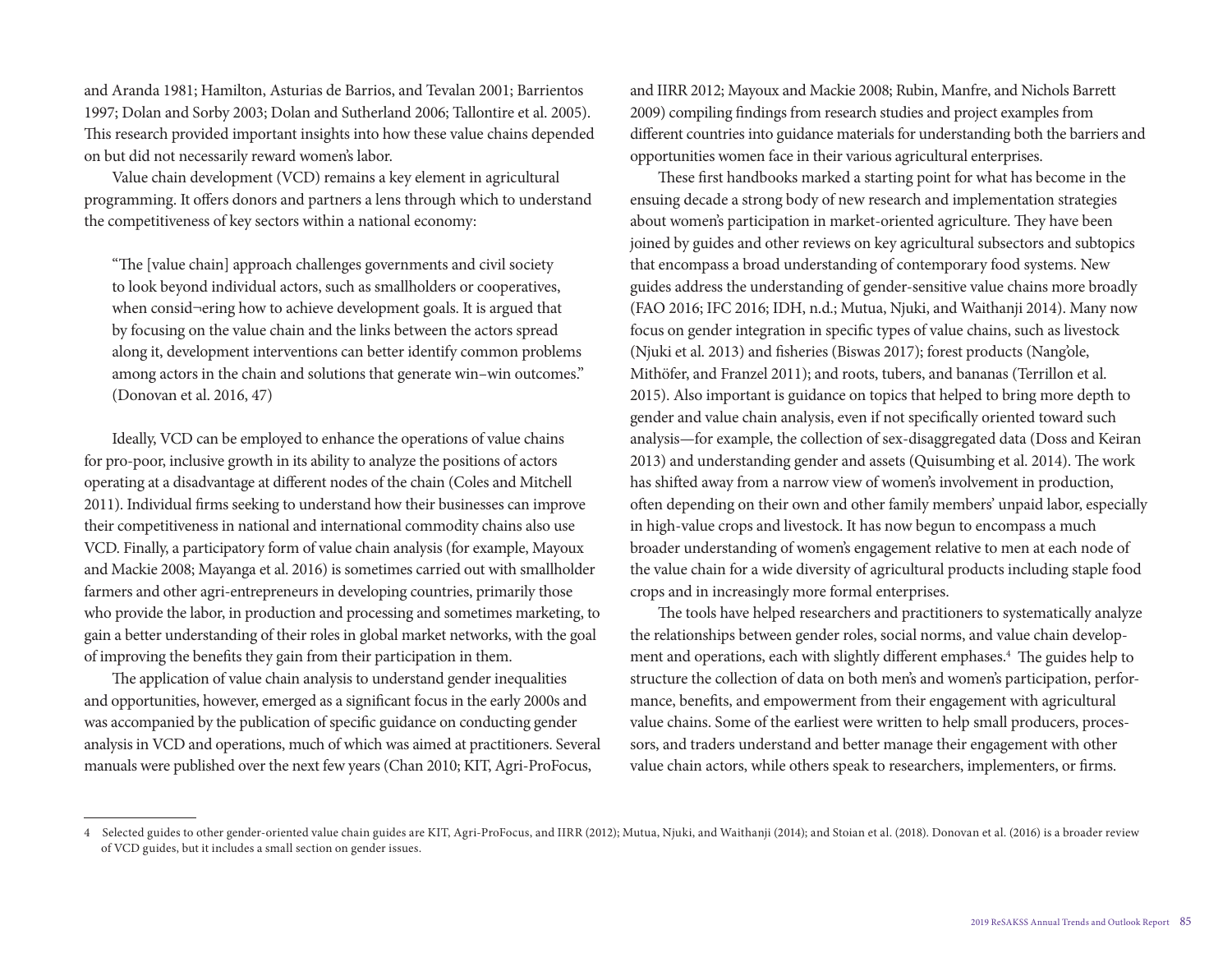Other topics of increasing interest that are relevant to VCD and value chain operations include addressing the gendered dimensions of seed systems, crop breeding and trait preferences, and agricultural extension and advisory services, nutrition, and the role of gender issues in digital financial services. These cannot all be covered in depth here but are recognized as critical aspects that can either support or impede women's engagement in and beneft from agricultural activities.

In the next section, we outline the benefts of building inclusive market systems, of which gender-equitable agricultural value chains (Box 6.1) are an important component. The characteristics of such agricultural value chains reflect the objectives of gender-equitable inclusive growth more broadly: "improving the quality of employment, supporting wage growth, and reducing occupational segregation" (Seth 2019, 14). We then provide a frame for thinking about the heterogeneity of gendered work along each node of a value chain, with attention to the current emphasis on entrepreneurship as a primary entry point for women in agricultural value chains. The chapter then reports on the evidence about the gender dynamics in diferent types of agricultural value chains, highlighting cases that appear to demonstrate promising intervention practices. The next section summarizes recommendations for the design of gender-equitable value chains drawn from contemporary studies. The chapter concludes with suggestions of topics for further research.

## *Supporting Inclusive Agriculture*

Research on making the "business case" for gender equality has increasingly found that reducing inequality can improve competitiveness and that greater gender equity in economic participation boosts economic growth (Aguirre et al. 2012; Elborgh-Woytek et al. 2013; Kochhar et al. 2016). In the agricultural sector, women and youth provide both paid and unpaid labor but may not beneft accordingly.

Defnitions used by diferent donors all focus on the importance of building an inclusive agricultural sector—that is, one that both includes participants that have been historically excluded from receiving full benefts from agriculturally oriented economic growth and ensures that their current or future participation will provide opportunities to do so (Markel and Jones 2015; Stoian et al. 2018). The Bill & Melinda Gates Foundation's inclusive agricultural strategy, for example, lists not only goals for gains in men and women smallholder farmers' productivity and

#### BOX 6.1—CHARACTERISTICS OF A GENDER-EQUITABLE AND COMPETITIVE AGRICULTURAL VALUE CHAIN

- Fosters equitable participation of men and women as youth and adults across all nodes of the chain
- Addresses specific needs of women to reduce barriers to their participation
- Supports women's economic advancement through, for example, upgrading and entrepreneurship
- Promotes gender-equitable market-driven solutions
- Includes equitable beneft-sharing mechanisms to ensure that women beneft fnancially and can control those benefts
- Includes both men and women in identifying gender-based constraints to productivity and efficiency and identifying new opportunities

Source: Rubin, Manfre, and Nichols Barrett (2009, 12, 115).

incomes but also goals for nutrition and women's empowerment.5 And USAID's current Global Food Security Strategy states, "Inclusive agricultural growth seeks to emphasize the benefts of investment and productivity gains in ways that target low-income people in particular, thus leading to gains in terms of reductions in poverty and undernutrition and gains in resilience" (2017, 1).

In Africa south of the Sahara, many governments have reprioritized investments in agriculture as an avenue of growth, joined by increased investment by the private sector in agricultural value chains. Yet high levels of rural poverty and high levels of gender inequality persist (AGRA 2016). As elsewhere in the world, women contribute signifcantly to the production, processing, and marketing of crops

<sup>5</sup> [https://www.gatesfoundation.org/What-We-Do/Global-Growth-and-Opportunity/Agricultural-Development#OurStrategy.](https://www.gatesfoundation.org/What-We-Do/Global-Growth-and-Opportunity/Agricultural-Development#OurStrategy)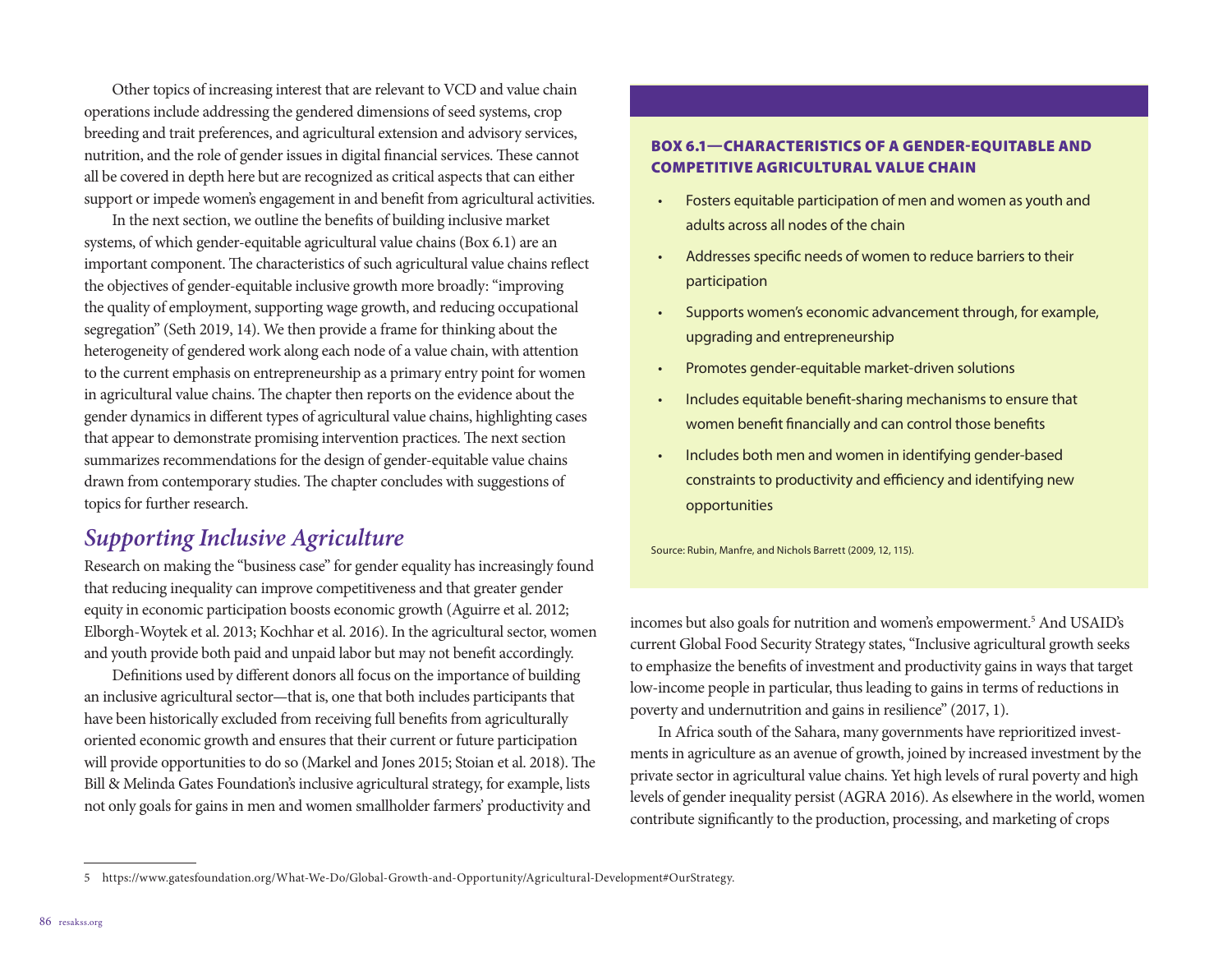and livestock as farmers, traders, and wage workers, but they typically receive low returns and can sustain only small enterprises. Only a small minority are entrepreneurs in transportation, marketing, and exporting, where more value is added and returns are higher (Rubin and Manfre 2014).

Building a more inclusive market system must therefore engage women, both as adults and youth. The potential is high and particularly important for Africa, where in 2010 women made up 50 percent of the agricultural labor force, although that proportion varies across countries—for example, from more than 75 percent in Cameroon to less than 35 percent in Gambia, Niger, and Togo (FAO 2011). Women's involvement in agriculture is strong despite facing discriminatory social beliefs and practices that inhibit access to productive resources, mobility, and education, as well as other legal barriers. In Africa south of the Sahara, South Africa is the only national economy that did not have at least one law that restricted economic opportunities for women, such as rights to property ownership (IFC 2016).

Agricultural value chains operate within social contexts and systems of gender relations that afect the distribution of resources, benefts, and opportunities (Rubin, Manfre, and Nichols Barrett 2009). As Stoian et al. have noted, "Due to deep-seated gender inequalities in informal and formal institutions, women and men commonly engage under diferent terms in value chains, with regard to diferent activities in the same value chain or across diferent value chains altogether" (2018, 496). For example, women may not be able to control the income that they earn when buyers pay in cash that can be stolen or deposit funds into joint accounts to which spouses or other relatives have access. Women growing chilies in Kenya withdrew from production for a time afer their spouses appropriated their cash payments. The buyer responded by offering payments in household supplies that women wanted (Rubin and Manfre 2014). Value chain development and operations that are not intentionally designed to reduce gender-based constraints may reinforce existing inequalities and serve to exclude women.

# *Achieving Gender-Equitable and Women's Empowerment Outcomes from Value Chain Development*

Approaches that incorporate attention to gender issues over the past 10 years have broadened our knowledge about women's participation in, performance in, and benefts derived from working in agriculture (Rubin and Manfre 2014) and to what extent that engagement helps strengthen women's empowerment

(Johnson et al. 2018). Empowerment here is defned as "the process by which those who have been denied the ability to make strategic life choices acquire such an ability" (Kabeer 1999, 435) (Box 6.2).

Sex-disaggregated data collected (quantitative and qualitative) for a gender analysis of agricultural value chains clarify the type of participation by men and women (adult and youth) at each node, from production to consumption. Analysis of such data helps to diferentiate between barriers or inequalities that many value chain actors may face at one time or another—such as lack of access to credit or availability of inputs or equipment—and barriers that are linked to gender diference. For example, a discriminatory law that requires a woman to get her husband's signature to access credit is a gender-based constraint, while the general lack of microfnance institutions in a community limits both men's

#### BOX 6.2—PARTICIPATION, PERFORMANCE, ACCESS TO BENEFITS, AND EMPOWERMENT IN AGRICULTURAL VALUE CHAINS

Gender analysis can be used to explore the gender-based constraints and opportunities that infuence the following dimensions of women's engagement in agricultural value chains:

- **1. Participation:** identifcation of barriers to entry and/or requirements for men's and women's active engagement at any node of the value chain
- **2. Performance:** understanding the disparities in men's and women's ability to maintain or improve their position in the value chain
- **3. Benefts:** exploring diferences in men's and women's ability to access and control income, assets, or other facets of well-being derived from value chain participation
- **4. Empowerment:** the desired outcome when women can control the benefts of their participation in agricultural value chains to make and carry out strategic decisions about their own lives

Source: Adapted from Rubin, Manfre, and Nichols Barrett (2009), Johnson et al. (2018), and Theis and Meinzen-Dick (2016).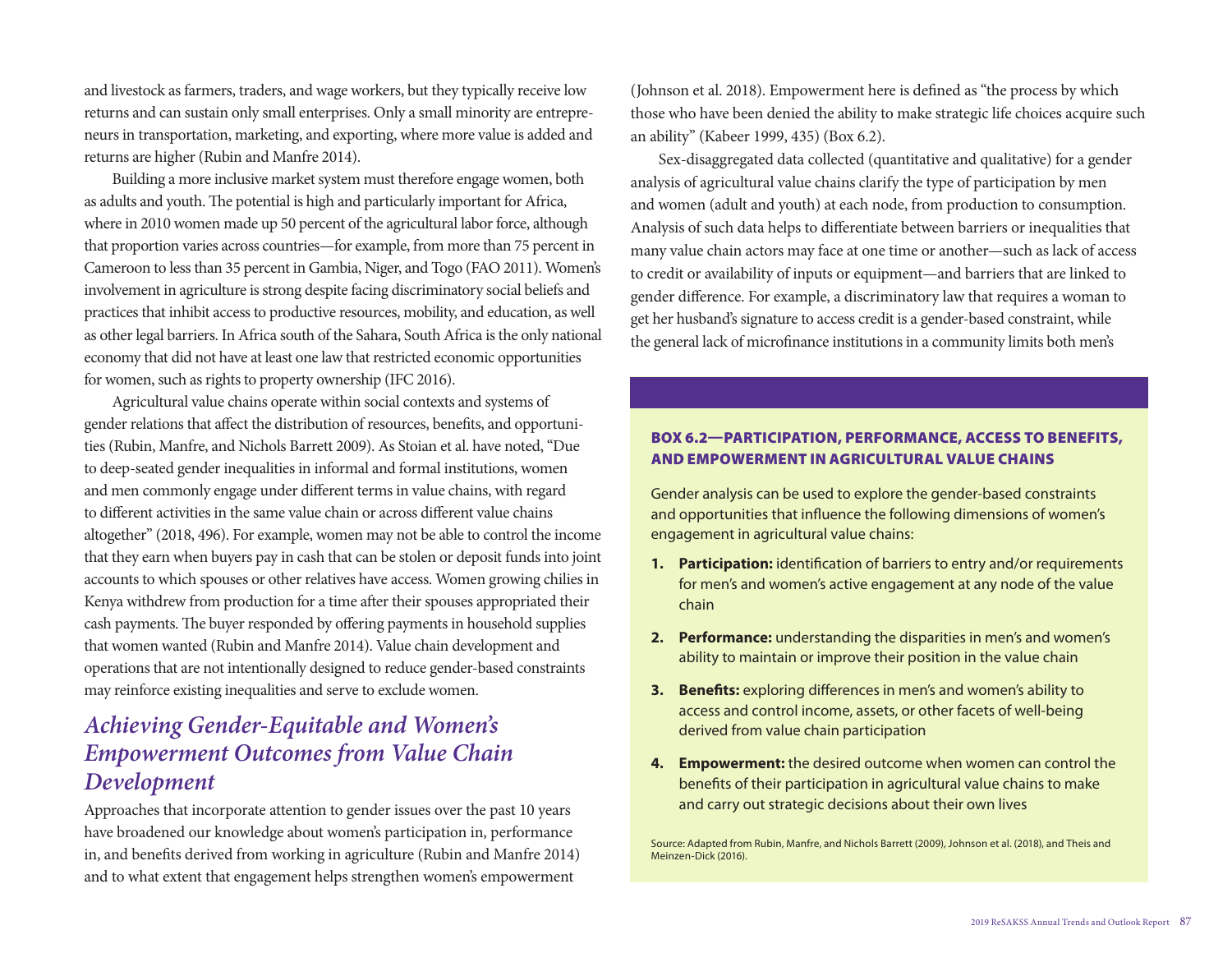and women's credit options. A further step in the analysis seeks to hypothesize or confrm the factors that contribute to those inequalities, whether they are social norms, restrictive practices, or formal laws.

Gender analysis of the value chain can also refect gender disparities or gender equality in the outcomes achieved (Johnson et al. 2018). It is helpful to distinguish between stated objectives and actual results, given the still too prevalent experience of "evaporation" where strong initial plans to reduce gender equality simply "fade away" as implementation progresses, as a result of inadequate support from management, lack of skills among practitioners, insufficient funding, and poor accountability systems (see Pinto [2010] on this process in gender-mainstreaming policy work).

VCD projects and private-sector efforts both may explicitly strive to increase women's *participation*, ideally as actors at many different nodes of the chain. They ofen include activities that support women's attendance at various trainings, the formation of producer groups, and the formation of marketing associations. This also involves improving the quality of women's participation, such as, for example, taking steps to give women greater opportunities to hold leadership positions or to have a voice in meetings and business councils where critical decisions are made. Similarly, "reach" for private agribusinesses can involve recruiting and hiring women for a range of jobs in their frms or developing marketing strategies and designing products that better meet the needs of women consumers. All these eforts are critical frst steps toward building a more inclusive agriculture, but without supplementary support, whether public or private, they are rarely enough to effect sustainable impacts in women's lives. Cooperatives without strong leadership, technical support, and stable market links often fail. The type of value chain participation that is available to women also matters: for example, increasing the number of women through seasonal employment in a strawberry packing house may provide short-term income but is itself a form of exploitation when the women are paid less than men and are kept out of higher-paying, more skilled work.<sup>6</sup>

The dimension of *performance* refers to upgrading women's positions in the chain. Social upgrading is understood as achieving greater well-being, not only with increases in wages or other income and work conditions but also with the reduction of gender disparities and the impact of shocks. Economic upgrading

involves improving productivity or adding value or diferentiation through better, more efficient, or unique products (Barrientos 2014; Rubin and Manfre 2014). Barrientos (2014,20) clarifes that social and economic upgrading do not necessarily occur together, although social upgrading can be promoted "where economic upgrading is reinforced by gender-sensitive interventions."

Translating the participation of women in value chain activities into real returns for them refects their achievement of *bene*f*ts*. Such benefts might include increases in income and other assets, such as land or animals, and improved livelihood outcomes for themselves and their families in terms of nutrition, health, and education. In value chains, the ability to upgrade one's skills could also be considered a beneft—for example, when seasonal workers such as those described above are able to gain skills and join the permanent labor force, or when small-scale processors can hire their own workers and expand their product lines or enter new markets.

*Empowerment* is the desired result when women can control the benefts of their participation in agricultural value chains to make and carry out strategic decisions about their own lives. It is here that we see most clearly how strengthening women's capacities and their control over income and assets can lead to changes in the social norms around gender relations.

Entrepreneurship in the agriculture sector involves diferent characteristics than in other sectors: many businesses are not only family based but also tied to specifc geographies; smallholder farming may operate on business principles but is also infuenced by social and consumption needs; and women play key roles but are not necessarily recognized. As Table 6.1 shows, women agri-entrepreneurs span the agricultural value chain, from input and service providers to producers to processors, traders, transporters, and exporters. Women are also employed, formally and casually, at each node of the chain (IFC 2016).

Entrepreneurship is only one part of inclusive value chain development. Table 6.1 is a reminder of the many roles available as value chain actors, with attention to those often filled by women and youth. Reading from left to right, the chart columns describe positions of greater formalization and scope: informal or smallscale entrepreneurial efforts are listed in column 1; formal and larger-scale activities are listed in column 4. Wage work is shown in the last column to the right but can be associated with any cell in columns 1 through 4.

<sup>6</sup> Tis was one of the frst issues raised in the study of global agricultural value chains and the role of women. Arizpe and Arenda (1981) described this for strawberry workers in Mexico and El-Messiri (1999) noted the same situation among strawberry workers in Egypt.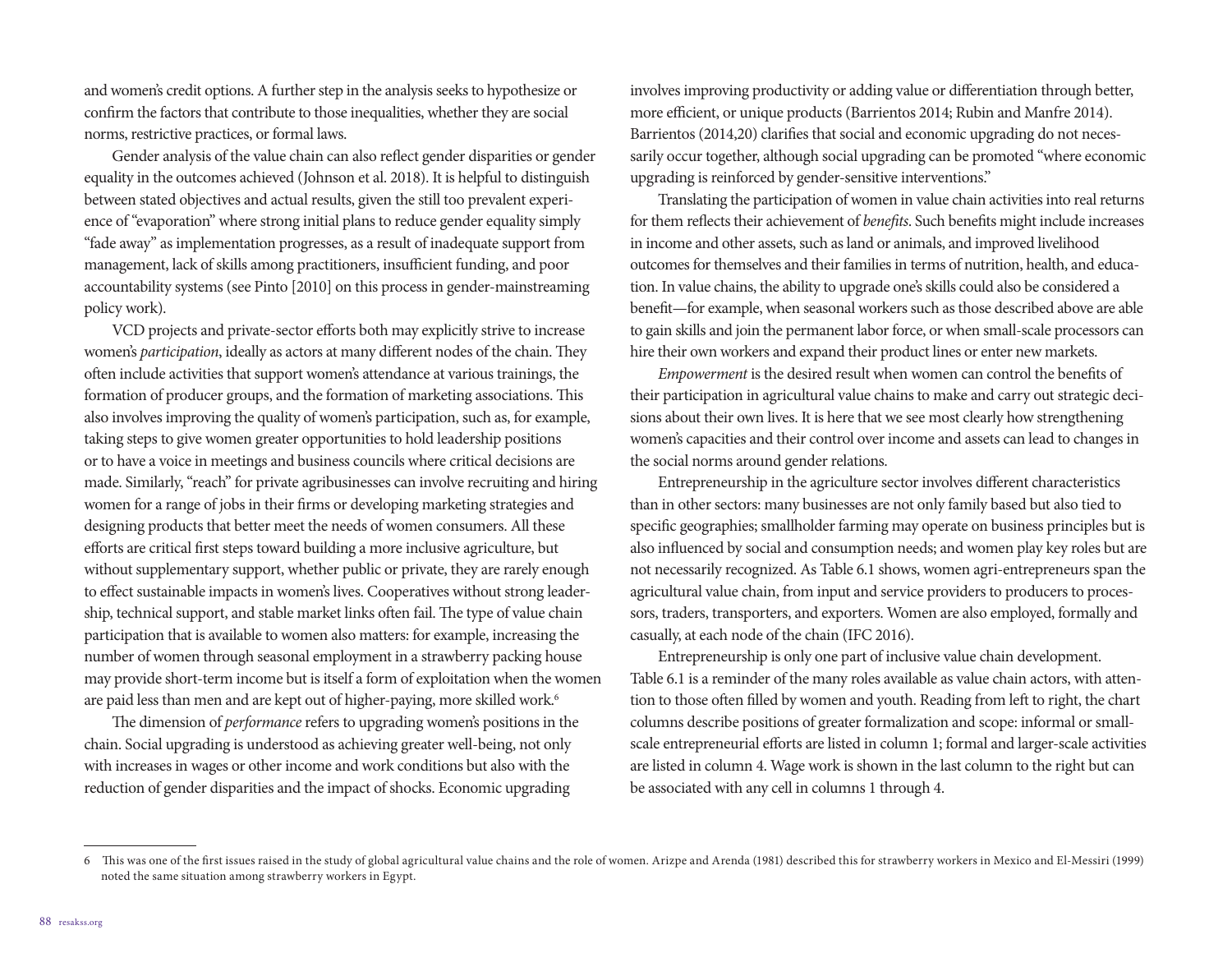Although women's entrepreneurship has in recent years become the primary pathway for supporting women's value chain participation and access to benefts, women's employment opportunities are an avenue for income earning for many others. Women's wage employment in agriculture was originally a strong focus of value chain studies (for example, Dolan and Sorby 2003), but it has become less so with the current focus on entrepreneurship.

Relatively few studies, however, have compared outcomes on women's empowerment or other benefts, such as children's nutrition, between women who are agri-entrepreneurs and agricultural workers. McCulloch and Ota (2002) studied incomes in households engaged in horticulture in Kenya and compared them to households of women working in horticultural packhouses. The data conclusively found that the workers' households had higher incomes but did not answer questions about the causality of the relationship or women's control of the income (Rubin and Manfre 2014). This is an area that needs additional research, as wage work is an important component of inclusive value chains:

The main benefits of VCD for the poorest rural groups—those with very small parcels or no land at all—come from expanded employment in

| <b>TABLE 6.1-TYPES OF VALUE CHAIN ACTORS</b>                          |                                                                                                                                                         |                                                                                                                                |                                                                                                      |                                                                                                                                                       |                                                                                                                                                                      |
|-----------------------------------------------------------------------|---------------------------------------------------------------------------------------------------------------------------------------------------------|--------------------------------------------------------------------------------------------------------------------------------|------------------------------------------------------------------------------------------------------|-------------------------------------------------------------------------------------------------------------------------------------------------------|----------------------------------------------------------------------------------------------------------------------------------------------------------------------|
| <b>Value chain</b><br>actors                                          | <b>Entrepreneurial activities</b><br>carried out by individuals, cooperatives, and firms                                                                |                                                                                                                                |                                                                                                      |                                                                                                                                                       | <b>Women's wage employment</b>                                                                                                                                       |
|                                                                       | $\mathbf{1}$                                                                                                                                            | $\overline{2}$                                                                                                                 | 3                                                                                                    | 4                                                                                                                                                     |                                                                                                                                                                      |
| <b>Input suppliers</b>                                                | <b>Service providers:</b><br>artificial<br>inseminators,<br>veterinarians,<br>extensionists,<br>equipment and<br>insurance providers                    | Input producers:<br>seed and seedling<br>producers, animal<br>or fish feed<br>producers, compost<br>or inoculants<br>preparers | <b>Input retailers:</b><br>general and<br>specialized agro-<br>input shops and<br>distributors       | <b>Agro-dealers and</b><br>wholesalers                                                                                                                | Employees: laborers,<br>technicians, packers,<br>stockists, clerks, call center<br>workers, private-sector<br>extensionists                                          |
| <b>Producers: field</b><br>and tree crops                             | <b>Smallholder farmers</b><br>of grains, fruits, and<br>vegetables; roots,<br>tubers, and bananas;<br>fodder; selling to<br>local markets               | <b>Smallholder</b><br>farmers of<br>commodity crops<br>(for example, tea,<br>coffee, specialty<br>organic or niche<br>market)  | <b>Contract farmers</b><br>of commodity<br>crops (for example,<br>sugarcane)                         | Large farmers of<br>grains, fruits, and<br>vegetables selling<br>to national, regional,<br>and international<br>markets                               | <b>Casual labor</b> on small farms<br>to meet labor-intensive<br>points in the crop cycle;<br>seasonal labor for larger<br>farms                                     |
| <b>Producers:</b><br>livestock                                        | Small-scale dairy,<br>fish, and poultry<br>producers;<br>beekeeping                                                                                     | Calf- and goat-<br>fattening; fishing<br>boat ownership                                                                        | <b>Franchises</b>                                                                                    | Ranchers; large-<br>scale poultry<br>producers                                                                                                        | <b>Casual labor</b> for tending<br>small flocks or herds;<br>employees in larger-scale<br>enterprises                                                                |
| <b>Traders</b>                                                        | Low-quantity<br>sales at farmgate;<br>local wet markets:<br>processed food and<br>beer brewing                                                          | <b>Local buyers and</b><br>marketers; petty<br>traders                                                                         | Cross-border<br>traders: larger<br>quantities and more<br>diverse products                           | <b>Wholesaler and</b><br>retailers                                                                                                                    | <b>Employees</b> in product<br>packaging, warehouses,<br>storage, and clerical posts                                                                                 |
| Processors,<br>manufacturers,<br>and postharvest<br>service providers | <b>Small-scale primary</b><br>and secondary<br>processors of fruits<br>and vegetables, nuts,<br>honey, spices, cheese<br>and yogurt<br><b>Packaging</b> | Grain, root, and<br>tuber processors                                                                                           | <b>Meat processing;</b><br><b>Industrial</b><br>production of<br>inputs: animal<br>feeds; fertilizer | <b>Industrial food</b><br>processing (bakeries,<br>cereal production,<br>large-scale milling<br>plants; food<br>packaging)<br><b>Warehouse owners</b> | <b>Employees</b> on assembly<br>lines; managers; clerical<br>work: sales: warehouse work<br><b>Casual labor</b> for threshing<br>and transporting harvested<br>crops |
| <b>Transporters</b>                                                   | <b>Head-loading and</b><br>hand-carrying: small<br>loads on foot or by<br>bus, auto, and train                                                          | <b>Women-owned</b><br>transport: bicycles,<br>motorbikes, autos,<br>and pickup trucks                                          | <b>Women-owned</b><br>or managed<br>transport firms                                                  |                                                                                                                                                       | <b>Employees</b> (drivers, office<br>workers)                                                                                                                        |
| Other                                                                 | Providers of specialized agriculture-related support information and financial services,<br>including women-owned banks                                 |                                                                                                                                |                                                                                                      |                                                                                                                                                       | <b>Government employees</b><br>such as customs agents and<br>researchers                                                                                             |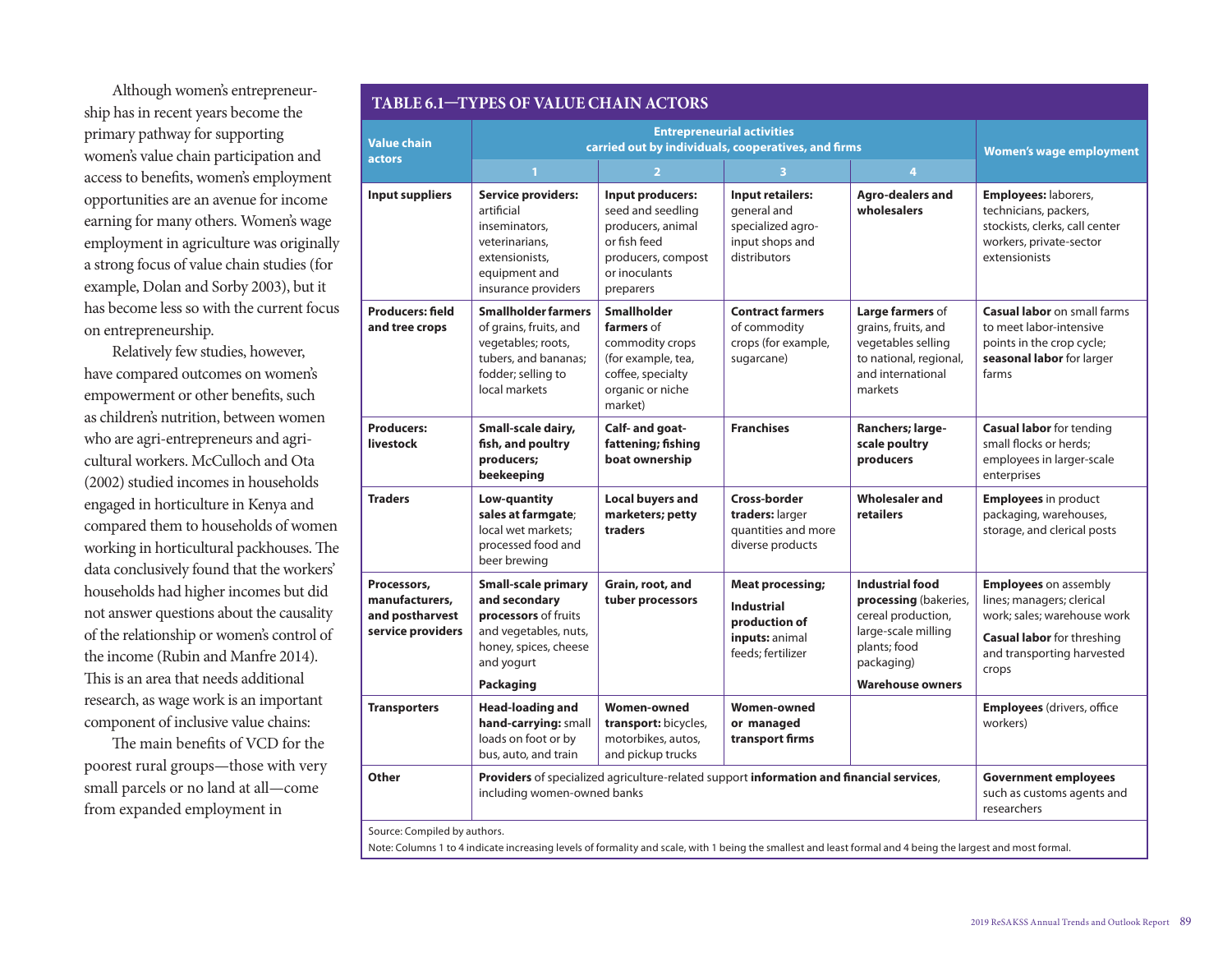production, processing, and marketing activities and in reduced prices of agricultural products. (Horton et al. 2016)

#### *Gender Issues in Diverse Value Chains*

The gender and agricultural value chain literature is expanding beyond its earlier focus on participation in the production and sometimes marketing of high-value export crops. Increasingly, studies include both qualitative and quantitative approaches. In addition to covering diferent crops and animals, topics now include investigation of value chains for nutrition (for example, Hawkes and Ruel 2011; Gelli, Hawkes, and Donovan 2016) and for elements that might help in adaptation to or mitigation of climate change (Mwongera et al. 2018).

There remain limitations in the literature. First, most studies continue to focus on smallholder farmers and the barriers and opportunities they face in entering the value chain. Most do not investigate the wide variety of value chain actors listed in Table 6.1. The emphasis on women's entrepreneurship is a valuable addition to earlier research, but it should not crowd out other research on agricultural wage workers and other categories. Second, there are multiple streams within the value literature—by country, institution, and profession, among others—and cross-fertilization can be weak. In the subsections that follow, we draw from a range of studies, including both scholarly and practitioner literature, to encourage more links between the research and its application in the field. Third, some of the literature we cite in the paragraphs that follow refers to ongoing or recently started projects for which no formal evaluation (performance or impact) has been completed but that may refect an innovative or promising approach.

#### High-Value Horticultural Crops

The participation of women in the export-oriented horticultural value chains in the late 1990s and early 2000s represents an iconic case of both the pros and cons of the gender dynamics of global value chains. In a global review, Dolan and Sorby found that women made up 75 to 85 percent of workers employed in the flower industry in Kenya, Uganda, and Zimbabwe (2003). They concluded that women supplied much of the temporary or seasonal labor, with little security and lower wages than men who obtained permanent or management-level positions. They observed that the sex-segregated labor patterns in the horticultural packhouses refected broader social norms around appropriate tasks for men and

Export-oriented vegetable production had by contrast started as the domain of smallholder farmers, many of whom were women in the 1980s; however, by the late 1990s the number of smallholder farmers in Kenya growing vegetables for export had dropped signifcantly and by 2002 was only about 2 percent of all smallholders (Dolan and Sorby 2003). Dolan's earlier research in Kenya found that although men were the recognized signers for these contracts women in the household performed the labor, receiving only 38 percent of the income generated (2003).

In recent years, export-oriented horticultural production from Africa has remained a signifcant income earner for women, both as wage laborers (for example, Senegal) and as smallholder farmers (for example, Tanzania). However, increasing urbanization has also increased demand for vegetables in local and regional markets (Devaux et al. 2016).

#### Staple Crops: Cereals, Roots, Tubers, and Bananas

Increasing attention to the marketing of staple crops, in alignment with an inclusive markets approach, is evident. The economics of maize production and its value in rural–urban trade has long been the subject of research in Africa, but interest has been growing in understanding value chain operations around roots, tubers, and bananas, especially cassava and potatoes, which involve numerous women producers, processors, and traders.

Across the continent, cassava is second only to maize as a staple food crop and has long been associated with women's work. Local and improved varieties of cassava are drought tolerant and can retain quality in the feld for months before harvesting, and some, like the recent vitamin A–rich improved varieties developed by the HarvestPlus program,<sup>7</sup> contain more micronutrients. Value chain studies have documented the variation in women's roles in cassava production, processing, and marketing. However, studies such as that of Forsythe, Posthumus, and Martin (2016, 110) fnd that while "narratives ofen equate commercialization of cassava to benefts for women," the reality is that women's involvement does not automatically result in greater benefts for them. Cassava processing by hand requires signifcant labor, but mechanical options for smallholders are ofen too expensive, unavailable, or not able to produce a product of desirable quality

women and established a central principle of agricultural value chain studies: value chains are embedded in a social context as well as an economic one.

<sup>7</sup> [www.harvestplus.org.](http://www.harvestplus.org)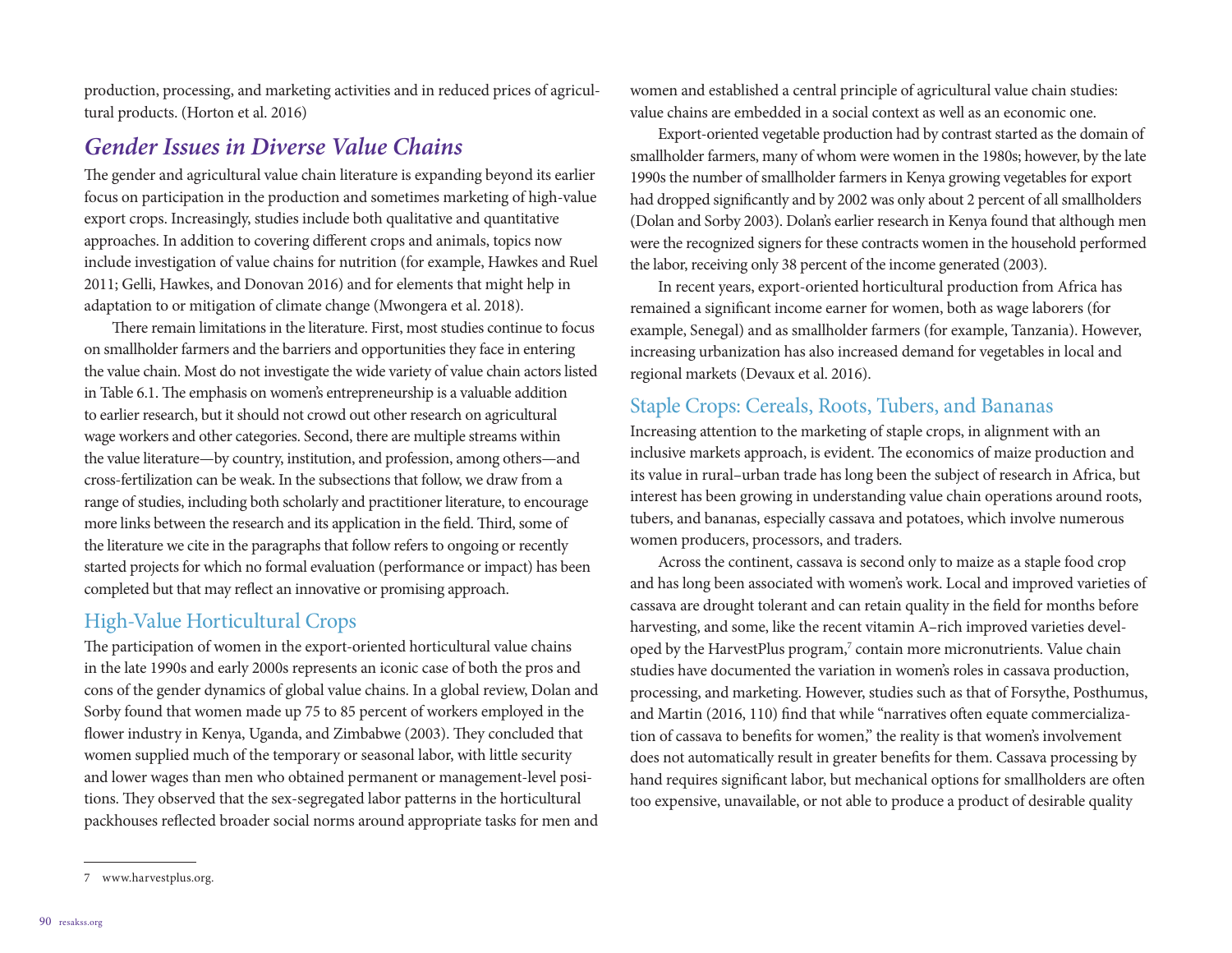(FAO 2016; Curran and Cook 2009), and thus farmers' capacity to increase the quantity they can supply to local and larger markets is limited.

Working in Nigeria and Malawi, Forsythe, Posthumus, and Martin (2016) document the importance of context in infuencing women's abilities to expand production and take advantage of the growing cassava markets, such as diferent land tenure systems, patterns of labor access in patrilineal and matrilineal areas, and fnancial infrastructure. Masamha et al. (2017) found similar constraints and opportunities for women in western Tanzania. More broadly, commercialization of cassava four and other consumer products, such as *garri, attiéké, eba*, and *fufu* in West Africa and cassava chips in East Africa, as well as the growing market for industrial use of cassava in baking, brewing, and animal feed, among many other products, lends urgency to the need for greater understanding of women's opportunities in this chain.

#### **Livestock**

Poultry, like cassava, has long been associated with women's productive roles and has been considered an opportunity for raising women's incomes and contributing to gender equality for 40 years (Dolberg and Petersen 1999). The last decade, however, has witnessed signifcant new investments in both homestead and more formal poultry projects for women as well as for youth (typically unmarried young men and women). Women who successfully raise and sell poultry (at all stages of the life cycle), as well as inputs and by-products, generate income for the purchase of a more diverse diet and increase the availability of animalsource protein for themselves and their families (Alemayehu et al. 2018). The Bill & Melinda Gates Foundation has made very large investments in women and poultry, for example, in its Soutenir l'Exploitation Familiale pour Lancer l'Élevage des Volailles et Valoriser l'Économie Rurale (SELEVER) project in Burkina Faso and in the African Poultry Multiplication Initiative in Tanzania and Nigeria, the latter of which provides approximately 61 million day-old chicks annually. These projects establish women-managed breeding units, from which rural women can obtain chicks for raising at home until ready for the market.

Results from formative research on the SELEVER activity note that poultry wastes, exposure to which could increase with greater production, can exacerbate health risks for young children in an environment where clean water, sanitation facilities, and good hygiene practices are problematical. The project will be

using a community-based approach to encourage behavior change around this issue so that the intensifcation of poultry raising will provide health as well as income benefts (Gelli et al. 2017). An evaluation of the Bill & Melinda Gates Foundation's co-investment with EthioChick in Ethiopia found that although household incomes increased as a result of sales of both eggs and chickens, the nutritional impact on children was less than anticipated over the short term.8

Other livestock value chains, particularly those involving goats and sheep as well as calf fattening and dairy, have also shown promise for achieving the mutual goals of income generation and improved household nutrition. Kristjanson et al. (2010) note that much research on gender and livestock chains has focused on sales of milk and animals but that there are many other nodes in the chain that can afford women similar benefits of increased income, such as providing services supporting animal health. The actors in livestock value chains include not only livestock producers but also input suppliers as well as traders and processors.

#### Tea, Coffee, and Cocoa

Women's involvement in global beverage commodity chains—such as tea, coffee, and cocoa chains—difers not only according to which chain they are part of but also according to whether they are smallholder producers growing for larger buyers or working for daily wages or as permanent employees. Manfre and Laytham (2017) provide a good review of gender issues in the coffee value chain. Some coffee value chain actors have put in place several innovative mechanisms to improve benefts for women producers. For example, the Gender Action Learning System (GALS) has become a common tool used by coffee value chain actors. Developed under Oxfam Novib's Women's Empowerment Mainstreaming and Networking program, GALS is a participatory, community-based methodology designed to address identified gender issues. Coffee cooperatives and companies in Tanzania, Uganda and the Democratic Republic of the Congo have used it. Users have reported positive gains not only in production quality and levels but, importantly, in "individual life and livelihood planning skills for women and men as a basis for mutual empowerment, joint decision-making and joint land agreements" (Mayoux and Oxfam Novib 2014).

In another innovative effort, Sustainable Harvest Coffee Importers partnered with Bloomberg Philanthropies to institute the Sustainable Harvest Premium Sharing Rewards™ program in Rwanda in 2015. Along with providing training

<sup>8</sup> [www.idinsight.org/projects/ethiochicken](http://www.idinsight.org/projects/ethiochicken).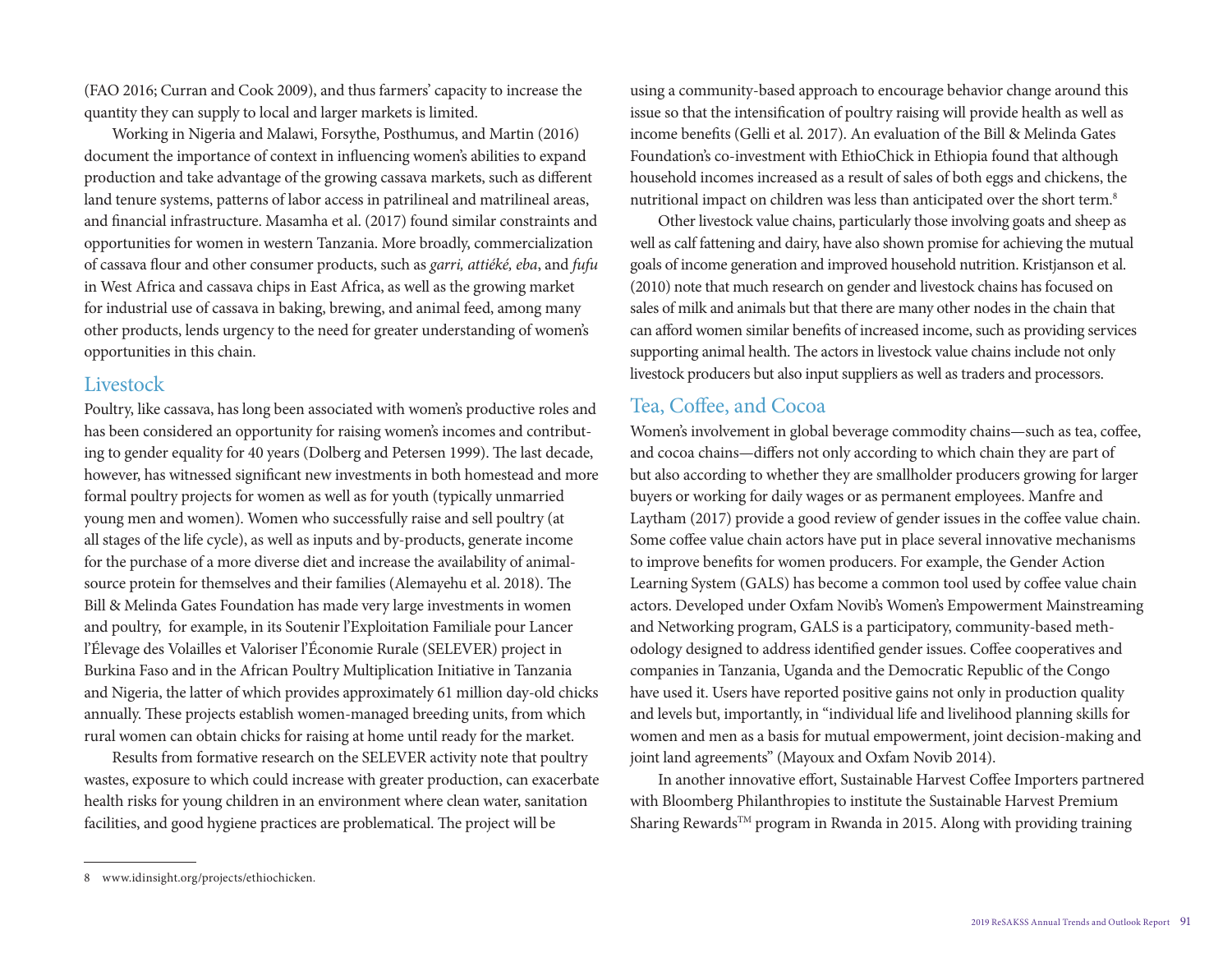on cofee growing, the program encourages women growers to earn points for following specifc agricultural practices, from maintaining a home garden to selling high-quality coffee or joining a cooperative. The points are redeemable for such items as farm implements, solar lamps, and cell phones. Rewards are funded from coffee sales to roasters and consumers (Griswold 2015). The initiative reports good adoption rates and gains in productivity of up to 86 percent on enrolled farms and income increases of 137 percent, and it is scaling the program in Rwanda and expanding to the Congo.<sup>9</sup>

#### Nutrition-Sensitive Value Chains

Hawkes and Ruel (2011) introduced the concept of nutrition-focused value chains, elaborated on by Gelli, Hawkes, and Donovan (2016), using markets to link producers to consumers in the supply of more nutritious foods. The principle is behind the expansion of value chains in poultry, described above, and in other biofortifed crops such as high-iron beans and vitamin A–fortifed maize, sweet potatoes, and cassava, among other foods, which can be grown both for home consumption as well as the market. Although women's ability to access and control resources is now well recognized as critical to improving household nutrition, the connections between gender disparities outside the home and women's roles in nutrition-oriented value chains are less well researched, especially as nutrition-rich crops and livestock become higher income earners for the household.

# *Lessons Learned*

The many contemporary value chain studies provide us with in-depth descriptions across a wide range of value chains and geographic locations. Sources point to the importance of context in shaping the dynamics of women's engagement in value chains and opportunities for accessing increased income. Several authors speak to the detrimental ways in which simple dichotomies about men's and women's diferent areas of responsibilities or control can obfuscate critical complexities in actual practice. Here are several recommendations drawn from recent studies:

**• Be deliberate.** To reduce risks to women and their families and to maximize their benefts, it is critical to be clear about gender equality goals and desired outcomes when designing value chain strategies, whether for private frms or

publicly funded interventions implemented by nongovernmental organizations or in public–private partnerships (Barrientos 2014; Gates 2014).

- **• Look closely at the context.** Perhaps the most important overarching fnding is recognizing that men's and women's roles in agricultural value chains are not fxed, and that their responsibilities are ofen overlapping and intersecting. It is simply not acceptable to dichotomize "men's crops" and "women's crops" or to assume that men or women are involved only in production or in processing or in trading. Even where broad patterns are identifable, and men are primarily responsible for one task and women another, it is important to investigate the exceptions, as they can contain new opportunities. For example, Campos et al. (2014) have found that in Uganda women who start businesses in areas dominated by men, such as construction and metalwork, on average are more proftable compared with women who remain in enterprises more typically associated with women, and their businesses can be equally as proftable as enterprises owned by men. Women in such cross-over businesses reported having had a male role model when they were young.
- **• Support the creation of village savings and loans groups for women.**  Building village savings and loans (VSLs) and using them to educate rural women (and sometimes men) about successful business development strategies and money management as well as to provide credit and increase savings can reduce barriers to women's entry into agricultural value chains. In a systematic review of whether economic self-help groups improved women's empowerment, Brody et al. (2016) found that participating in women's self-help groups had a statistically signifcant positive efect on economic, political, and social dimensions of empowerment. That study, however, included only one African example among the 23 cases reviewed. In another, multicountry report, a rigorous evaluation of a CARE VSL program in Ghana, Malawi, and Uganda, Karlan et al. (2017) found that the VSLs increased women's saving and access to credit but did not improve the fnancial well-being of their household or have efects on women's empowerment.
- **• Supply integrated support services to reinforce and advance capacity building and sustainability of women entrepreneurs.** VSLs as well as other types of associations are an important mechanism for building skills not

<sup>9</sup> [https://bthechange.com/from-crop-to-cup-how-cooperatives-training-and-a-unique-partnership-is-changing-co](https://bthechange.com/from-crop-to-cup-how-cooperatives-training-and-a-unique-partnership-is-changing-coffee-and-the-f0de623d8f09)fee-and-the-f0de623d8f09.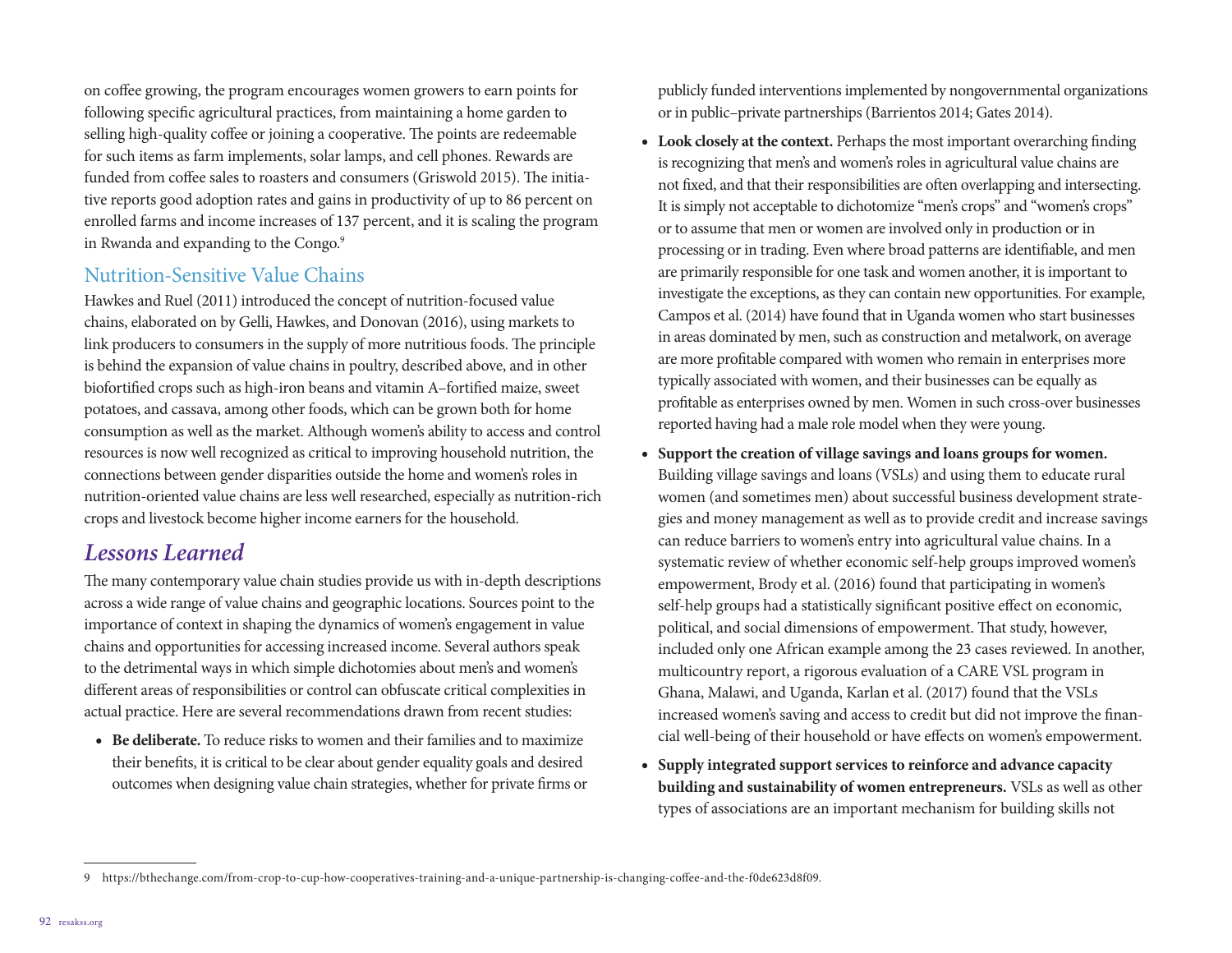only in fnancial management but also in nutrition, health, environmental management, and climate adaptation. There is now ample evidence of the success of this model of "bundled" services in agriculture (see Buvinic and O'Donnell 2016).

**• Pay more attention to public–private partnerships.** A growing number of public–private partnerships (PPPs) explicitly incorporate gender equity goals (and sometime youth engagement) in the design of value chain programming. For example, a consortium consisting of Heifer International, the Swedish International Development Cooperation Agency (Sida), the private frm Tetra Laval, and the government-run New Kenya Co-operative Creameries is participating in the Kenya Market-led Dairy Supply Chain Project, an initiative designed to improve the quality and quantity of milk and at the same time bring more women and young people into the dairy value chain.<sup>10</sup>

PPPs that support the development of infrastructure—such as energy and transportation infrastructure—are another way to support gender equality outcomes in agriculture. The World Bank has identified five ways in which PPPs can do a better job of meeting women's needs:

(1) clearly identify what both women and men need from infrastructure services; (2) ensure that the legal frameworks governing PPPs do not reproduce gender discrimination; (3) consult with stakeholders and use the resulting information; (4) include a gender-specific affordability analysis; and (5) embed gender considerations in the output specifcations for the private sector (Shepard 2016).

- **• Realize that good guidance is available, though not perfect.** Many frameworks and strategies now exist to guide the process of integrating gender into agricultural value chains. No one guide, however, speaks to all implementers' needs, and specialists are needed. Stoian et al. (2018, 507) point out the need to refne and integrate guidance with emerging research fndings to better address "context-specifc options for negotiating change in household and business relations, the critical factors behind the change, and resulting implications for promoting gender equality through VCD."
- **Improve data quality.** The quality of the now large literature on gender and agricultural value chains remains uneven. Evaluations on the impact of VCD

projects on various dimensions of gender equality and empowerment—such as the studies emerging from the diferent adaptations of the Women's Empowerment in Agriculture Index (WEAI) and other impact evaluations conducted by CGIAR and other research institutions—are welcome additions (for example, de Brauw et al. 2018).

- **• Fill data gaps on key topics.** Although lending institutions, national governments, and researchers maintain an increasing number of databases, some dimensions of value chain operations and gender relations remain understudied:
	- We need to better understand the *capacities and characteristics of all women (adult and youth) in agriculture*, whether smallholders, women agri-entrepreneurs, or women wage workers in agribusiness. The expanding literature on women entrepreneurs does not always include those working in agriculture. Data gaps are evident in basic demographics (age, sex, geographical location) as well as in other areas such as volume of sales, type of business, type of value chain actor, and stage of business growth (incipient, established, expanding).
	- We need more data on *women's motivations* for entering into business, such as whether it is a result of their own choice or their need to survive (Scott et al. 2016) or it stems from their understanding and desire for the empowerment that is at the center of current agricultural programming (Meinzen-Dick et al. 2017). The use of quantitative, qualitative, and participatory approaches in various combinations of *mixed methods* is growing and ofers important new fndings that promise better design and greater sustainability for women's engagement and empowerment.
	- *Systematic measurement* of results remains uneven. Which node of the chain can offer women the greatest benefits and strengthen empowerment? Many studies continue to focus on women's involvement in only one node, such as producers, as processors, or as traders. But there is an increasing need to understand which node within a single chain holds the greatest opportunities for women, and what barriers exist to engaging in that chain. At the same time, are there some chains that will provide greater benefits for women than others? That is, should West

<sup>10</sup> <https://www.heifer.org/about-heifer/press/press-releases/2017/us126m-project-to-increase-kenyan-milk-quality-production.html>.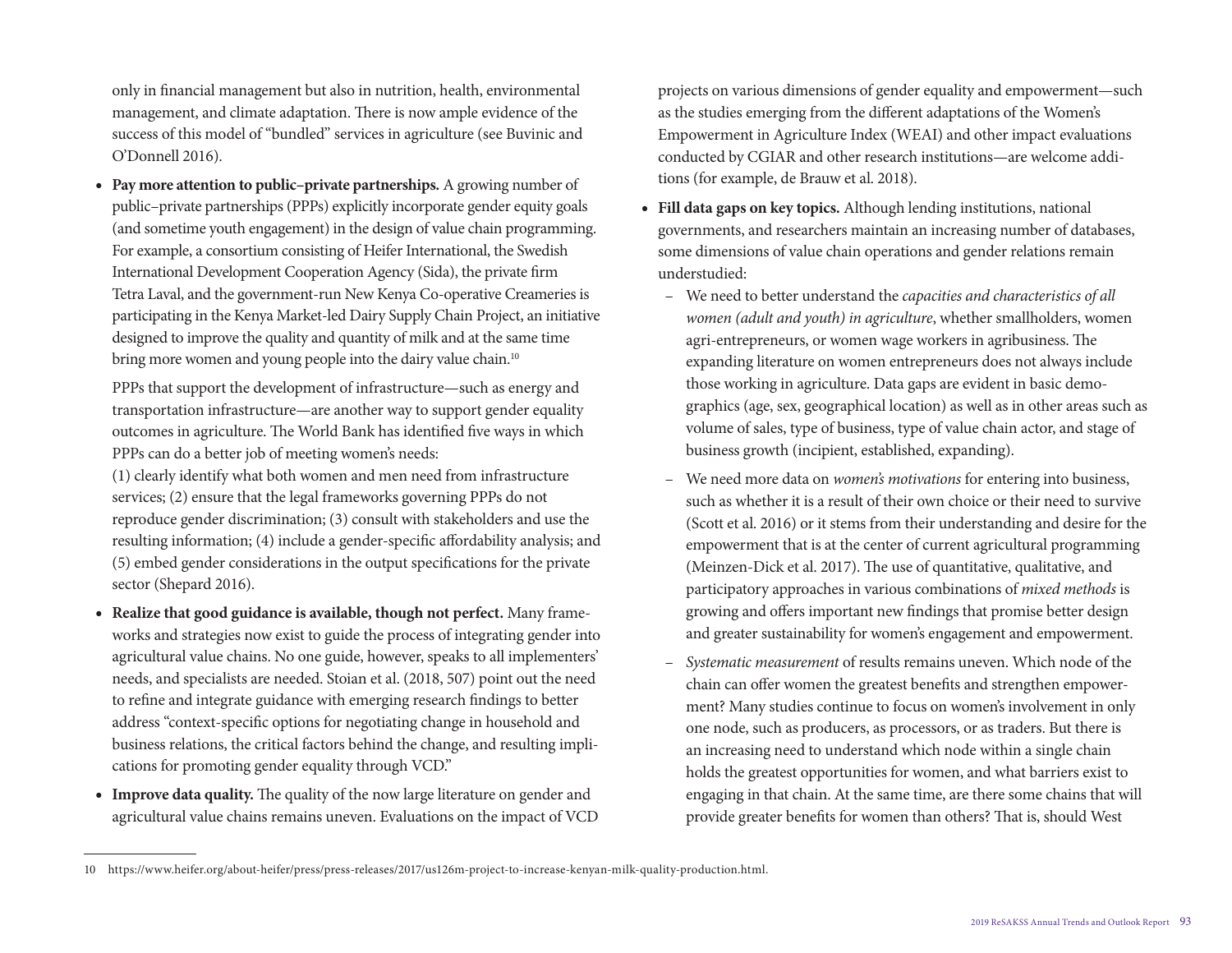African women turn to expanding shea or hibiscus or vegetables? In East Africa, is poultry really a better choice than small ruminants for maximizing income and nutrition? The market inclusion module of the WEAI<sup>11</sup> now under development is one avenue for collecting and analyzing data on this topic, but more analysis across chains and across countries is greatly needed.

– We need more *comparative studies* and broader compilations. Although many excellent localized studies on specifc value chains exist, it can be difficult to compile and/or analyze existing data from multiple sources. This complicates efforts to determine what interventions, whether public or private, are most efective for women working at diferent nodes of the chain.

# *What's Next?*

Based on our review of research and materials in this chapter, we highlight some areas that can be further investigated to boost our understanding of the changing dynamics of gender relations in agricultural value chains.

#### Gender-Equitable, Climate-Smart Value Chains

Today we need a broader view of gender and climate change that also encompasses resilient agricultural practices for crops and livestock. Shifing climate patterns are typically seen as creating additional burdens for women farmers, such as increasing the labor associated with fuel and water collection or increasing the costs of energy for processors and transporters. But climate change may also hold potential for developing new enterprises or expanding existing ones when farmers can access the weather data and the information they need on adaptive management of crops and livestock. In Tanzania, CARE (2018) has worked with women farmers using its Farmer Field and Business School model to promote drought-tolerant crops for sale, thus adapting to climate variability in production and increasing resilience through farm diversifcation in market sales. The program has achieved good results in raising the productivity of cassava and sesame with associated increases in income of US\$165 to US\$215 per year (CARE 2018). Taking the next step to upgrade women's skills in these value chains by identifying possible value-added products could further strengthen resilience.

In addition, research should continue to identify stress-tolerant crops or new crop mixes and sequences with greater climate resilience that do not add to women's labor and time burdens. Introducing new crops can be advantageous to women when they are either integrated into existing gendered responsibilities or create new opportunities (Rubin and Manfre 2014).

#### The Gender Dimensions of Value Chains for Previously Neglected Crops

The proliferation of studies has covered many new value chains, but there is room for considerably more investigation in the following areas: seed system value chains (especially crops that are propagated by vegetative means); expanding the work of the World Vegetable Center on indigenous African vegetables; roots, tubers, and bananas value chains, as well as chains for sorghum, millet, and fonio; value chains for biofortifed crops, such as high-iron beans and vitamin A maize, originally intended for home consumption but now increasingly marketed. These value chains would beneft from both basic descriptive research as well as more in-depth analysis of shifs in gender roles and responsibilities in the chain and control over earnings, given the increasing commercialization.

#### The Role of the Private Sector for Most Effectively Promoting Women's Economic Empowerment

The private sector has a critical role to play in closing gender gaps by supporting women's agri-entrepreneurship through diversifying its supply chains, meeting gender-equality standards, and providing equitable opportunities and safe environments in workplaces. As seen earlier in the discussion, private businesses and PPPs are expanding into developing countries and into agricultural value chains. Closing gender gaps through "gender-smart solutions" would beneft the private sector by creating new markets for inputs, raising productivity, and reducing losses (IFC 2016).

Corporations have in recent years made large strides in creating programs and partnerships with women at many points in agricultural value chains. The United Nations Global Compact and the International Finance Corporation

<sup>11</sup> See [http://weai.ifpri.info.](http://weai.ifpri.info)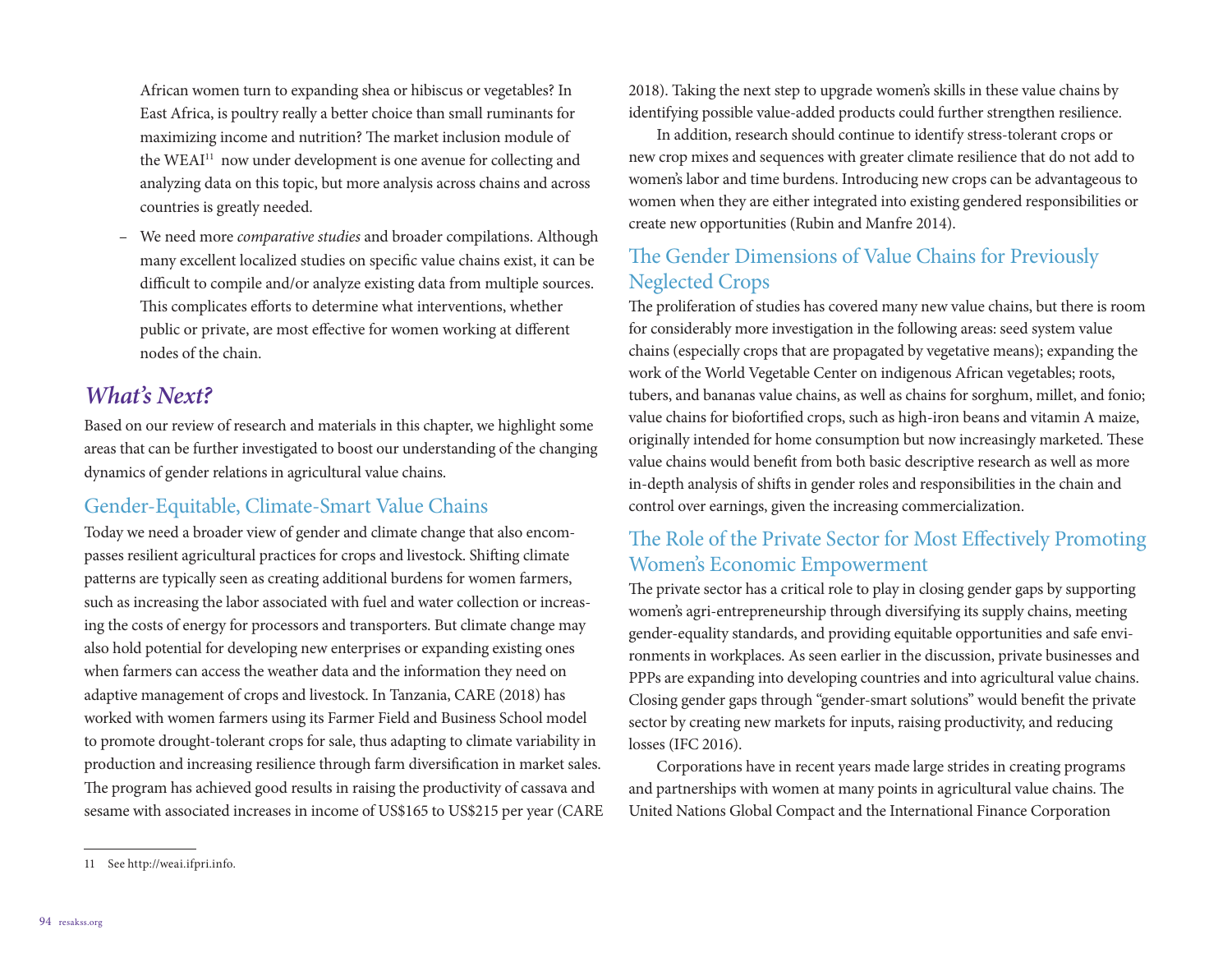established the Women's Empowerment Principles in 2010; as of 2019 they have been agreed to by more than 12,000 companies in more than 160 countries. Agreement involves not only acceptance of the principles but also commitments to develop action plans to implement the principles, report on their performance, raise awareness, share good practices, and engage with other businesses.

Voluntary sustainability standards are another potential tool for increasing women's participation, performance, and benefts in agricultural commodity value chains as women agri-entrepreneurs (including smallholder farmers) and wage workers. It would be helpful to understand in greater detail how much impact these types of principles or other voluntary standards for the private sector have on sustaining women's economic empowerment (Sexsmith 2017; Smith et al. 2018).

#### Women and Agri-entrepreneurship

Supporting women agri-entrepreneurs makes economic and social sense. Yet data on entrepreneurship in the agriculture sector generally are not as abundant as the type of statistics available for manufacturing and services in other sectors, and the need for comparative, quantitative data on women agri-entrepreneurs is still great, especially in developing countries (de Haan 2016).<sup>12</sup> Agriculture remains the focus of the large population of rural women in developing countries and a key source of their employment. Compared with men-owned businesses, women's businesses tend to provide greater employment for other women, so supporting such businesses can bring stronger benefts of employment to rural women, who have been found to experience greater disadvantage than either rural men or women and men in urban areas (Murray 2015).

There are, however, disconnects in the literature on gender, value chains, and women's entrepreneurship. Few value chain studies distinguish between diferent types of agri-entrepreneurs, and many use frameworks for categorizing them that are similar to those used in the broader entrepreneurship literature. What are the factors that help women in micro-agribusiness make the transition to small businesses and from there grow into medium and large ones? Value chain studies have focused largely on the small producers and processors and informal traders, neglecting the larger and more successful women agri-entrepreneurs. Similarly,

the literature on networking among African businesswomen has not specifcally addressed the needs of women agri-entrepreneurs among their members.

Programs such as Value4Her help to strengthen women's agribusiness enterprises. Operating in Africa, the Caribbean, and the Pacifc, Value4Her helps women agribusiness owners increase their incomes and create jobs for women in agriculture. Launched in 2018, the program offers women agri-entrepreneurs access to knowledge, skills, and capacity to grow their agribusinesses; links them with highvalue regional and global markets; and improves women business leaders' technical and managerial skills. It is notable as one of the few efforts to provide Africa-wide networking and market linkage facilitation to help women scale their agribusinesses. The project also facilitates innovative business linkages to other women-led agribusinesses and helps agri-entrepreneurs link with suppliers and buyers through an African women's agribusiness intelligence portal, a digital business-networking platform jointly operated by CTA and partners African Women Agribusiness Network and African Women Innovation and Entrepreneurship Forum. Value4Her has already reached 350 women agribusiness owners.<sup>13</sup>

#### Gender-Based Violence in Agribusiness

There is increasing awareness of the existence of gender-based violence (GBV) in the agriculture sector. Fear of GBV, whether it is violence from intimate partners or from those with whom they work afects women along the value chain, restricting their mobility. Both the fear of violence or harassment and the experience of it can infuence women's choices about work and workspaces as they try to avoid exposure to perpetrators (Nordehn 2018; Theis, Martinez, and Myers 2018).

Despite the apparently high prevalence of GBV in agribusiness, comparable data on incidences are scarce. In Kenya, out of 40 female cut flower industry workers, 90 percent perceived sexual violence and harassment as the biggest challenge they face (Jacobs, Brahic, Olaiya 2015). In Ethiopia, of 160 women sampled, 137 said they had experienced some form of sexual violence and harassment themselves, while in Tanzania, 89 percent of women workers across 20 farms had personally witnessed one or more incidents, mainly perpetrated by managers (Mlynska, Wass, and Amoding 2015). Henry and Adams (2018) reviewed four cases of commercial agriculture. The one African case draws primarily on the

<sup>12</sup> The Global Entrepreneurship Monitor 2018/2019 Global Report [Bosma and Kelley 2019], for example, combines data on agriculture with extractive and construction industries, without identifying gender diferences in this category.

<sup>13</sup> [https://www.cta.int/en/project/value4her-strengthening-women-s-agribusiness-enterprises-in-acp-countries-sid003907918-80bb-406a-a8f5-d83a175d029a.](https://www.cta.int/en/project/value4her-strengthening-women-s-agribusiness-enterprises-in-acp-countries-sid003907918-80bb-406a-a8f5-d83a175d029a)